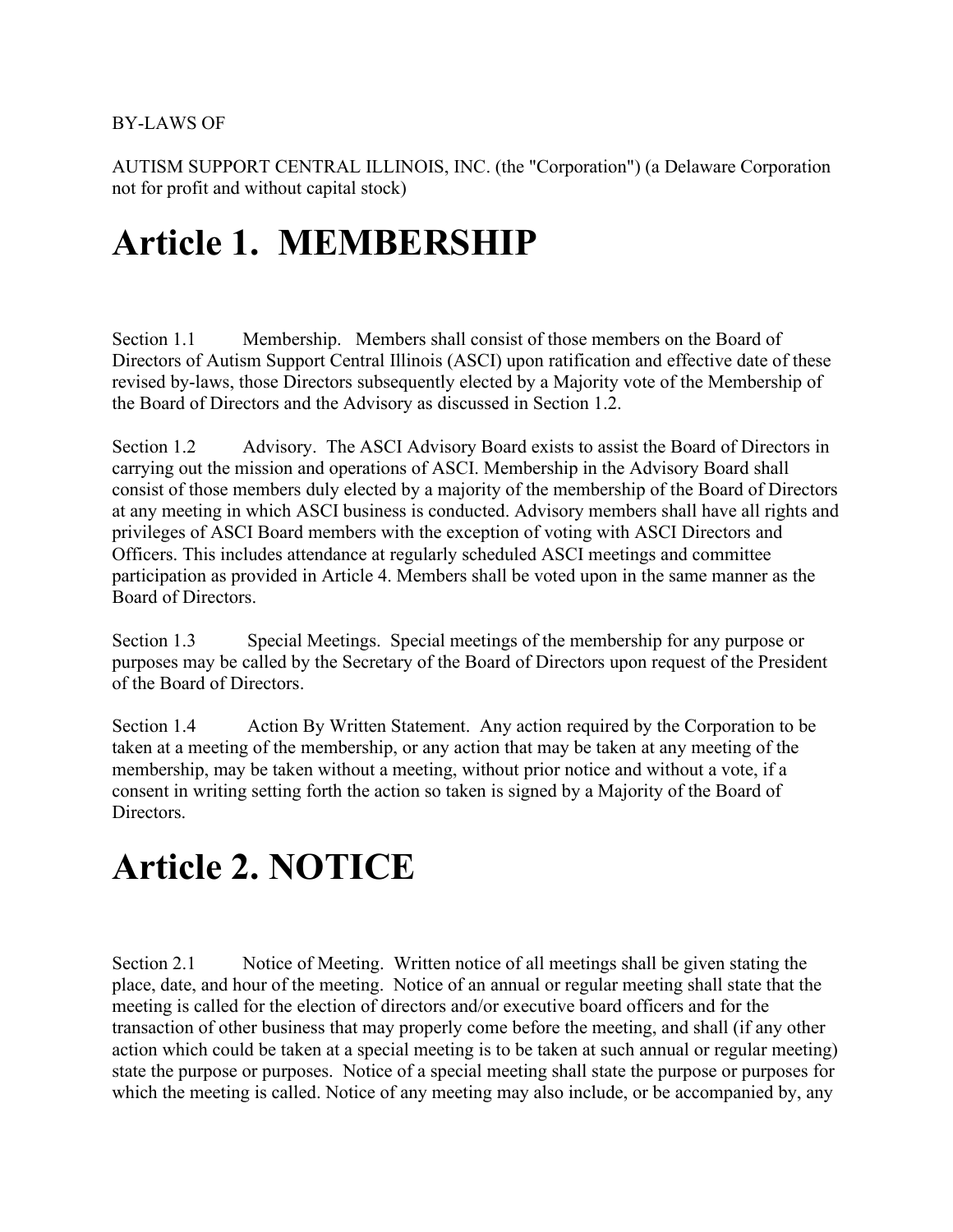additional statements, information, or documents prescribed by Law. Except as otherwise provided by law, a copy of the notice of any meeting shall be given, personally, by mail, or by electronic mail not less than ten (10) days nor more than fifty (50) days before the date of the meeting, unless the lapse of the prescribed period of time shall have been waived by a majority vote of the membership of the Board of Directors, and directed to each member at his or her record address or at such electronic mail address that he or she may have on file with ASCI. Notice by mail shall be deemed to be given when deposited, with postage thereon prepaid, in the United States mail. Notice by electronic mail shall be deemed to be given when transmitted. If a meeting is adjourned to another time, not more than thirty (30) days hence, and/or to another place, and if an announcement of the adjourned time and/or place is made at the meeting, it shall not be necessary to give notice of the adjourned meeting. Attendance at any meeting shall nullify and defect in and constitute a waiver of notice to that meeting.

Section 2.2 Notice by Publication in Agenda. Regarding regularly scheduled Board meetings, notice within the agenda of a subsequent meeting as approved by the Board of Directors shall serve as sufficient notice of the next regularly scheduled meeting.

### **Article 3. BOARD OF DIRECTORS**

Section 3.1 Powers and Obligations. Except as otherwise provided in the Certificate of Incorporation of the Corporation or these By-laws, the activities and affairs of this Corporation shall be conducted and all corporate powers shall be exercised by or under the direction of the Board of Directors.

Section 3.2 Number and Qualifications. The Board of Directors shall consist of not fewer than seven (7) and not more than twenty (20) members.

Section 3.3 Election and Term of Office. Each director elected subsequent to the effective date of these bylaws shall be elected by a Majority of the Membership of the Board of Directors. Directors shall serve an indefinite term unless elected pursuant to Section 3.5, terminated pursuant to Section 3.13 or tender their resignation to the Board President.

Section 3.4 Vacancies. The Board of Directors shall have the power to fill vacancies among the officers and directors by a majority vote of the Board Membership. An Officer so elected shall serve the remainder of the former Officer's scheduled term subject to the provisions of Article 5.

Section 3.5 Visiting Member. The Board of Directors may approve one temporary Director for purposes of completing a specified project. Such directorship shall be approved by a Majority of the Membership and shall not exceed 12 months unless ratified as an indefinite member by the Board. Such member shall have all other rights and privileges of duly elected Board members.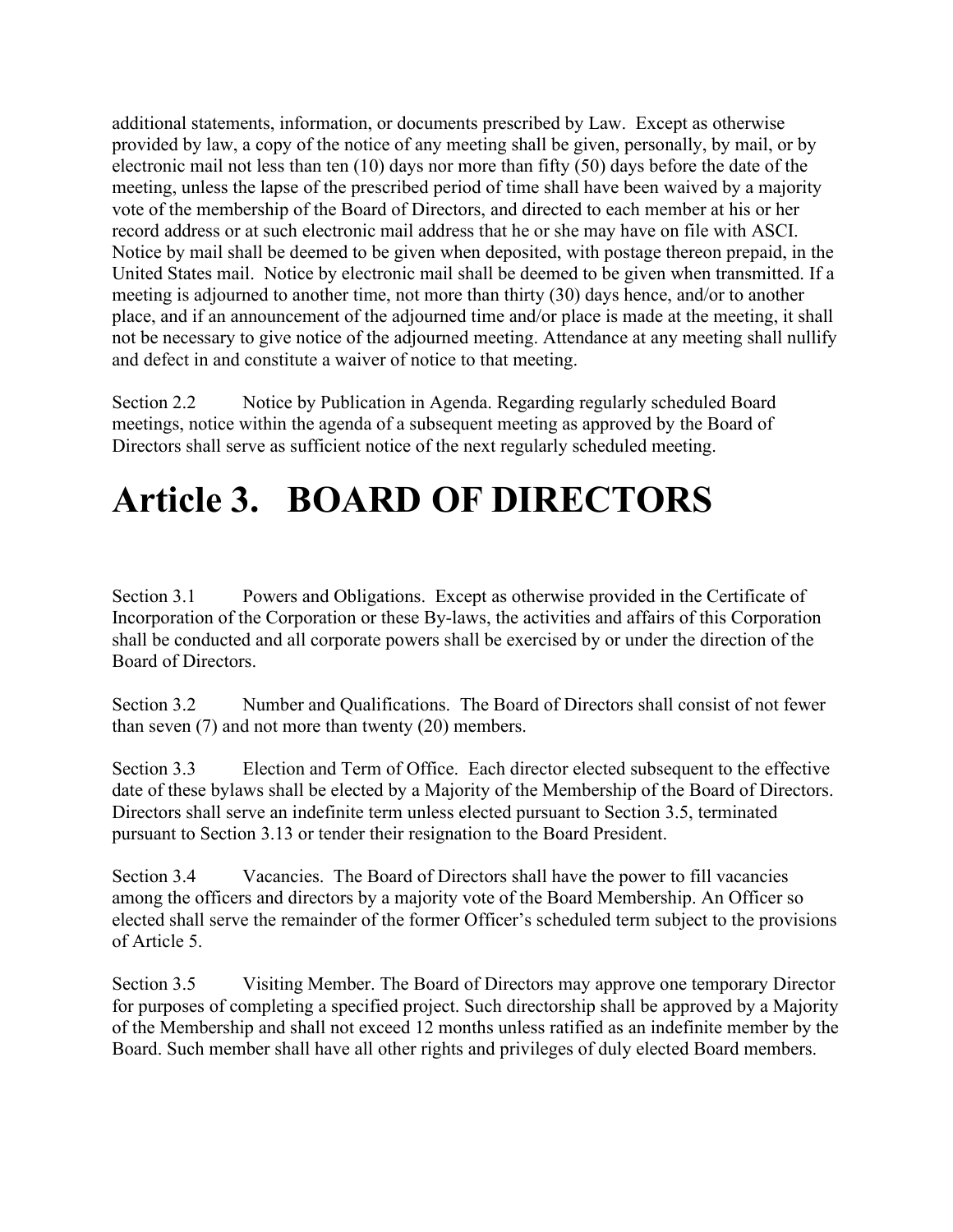Section 3.6 Place of Meetings. Annual and regular meetings of the Board of Directors shall be held at any place within or without the state that has been designated from time to time by resolution of the Board of Directors. In the absence of this designation, regular meetings shall be held in the same building in which the ASCI's office of operation is located. Special meetings of the Board of Directors may be held either at a place designated or at the principal office.

Section 3.7 Regular Meetings. Regular meetings of the Board of Directors may be held at such date and place as the Board of Directors may fix by resolution or within the Agenda of a previous meeting; *provided, however,* that there shall be at least one (1) regular meeting every three (3) months unless waived by a Majority of the Membership.

Section 3.8 Special Meetings. Special meetings of the Board of Directors for any purpose or purposes may be called at any time by the President or any three (3) directors of this Corporation, provided such meeting shall contain a quorum of the Board of Directors.

Section 3.9 Attendance. Directors shall be required to attend all meetings of the Board of Directors. If a Director fails to attend three (3) consecutive board meetings, then it shall be the option of the Board to remove that Director.

Section 3.10 Quorum, Actions and Meeting Participation. A majority of the members of the Board of Directors then in office shall constitute a quorum for the transaction of business unless otherwise stated in these by-laws. If a vote expressly requires Majority of the Membership, this amount shall be equal to that required for a quorum as stated earlier in this section. If less than a quorum is present at a regular or annual meeting, any resulting actions shall be subject to the ratification of the Board of Directors at the next meeting in which a quorum is present. Each director shall be entitled to one (1) vote. A director may not vote by proxy, with the exception of elections for Officers as set forth in Section 5.1(a). Any director may participate in a meeting of the Board of Directors by means of conference telephone or similar communications equipment by means of which all persons participating in the meeting can hear each other. Participation by such means shall constitute presence in person at a meeting. Further restrictions may be imposed in the ASCI Policy/Procedure Manual.

Section 3.11 Actions by Electronic Mail. Any action by the Board of Directors, unless otherwise specified in these by-laws, may be taken by electronic mail without a meeting upon initiation by a majority vote of the Officers and subsequent ratification by a majority of the membership of the Board. If 1/2 of the Board of Directors signify objection to conducting such vote by email, the motion shall be postponed until the next scheduled Board of Directors meeting. Records of such votes shall be filed with the minutes of the proceedings of the Board.

Section 3.12 Written ballot. At the motion of 1/3 of the Board of Directors at a meeting, any vote may be required to be held by anonymous balloting. Any election or termination of Directors, Officers or Advisory members shall be conducted by written ballot. Further, any action requiring authorization of more than \$2,500.00 shall be conducted by written ballot and require a majority of the membership of the Board of Directors.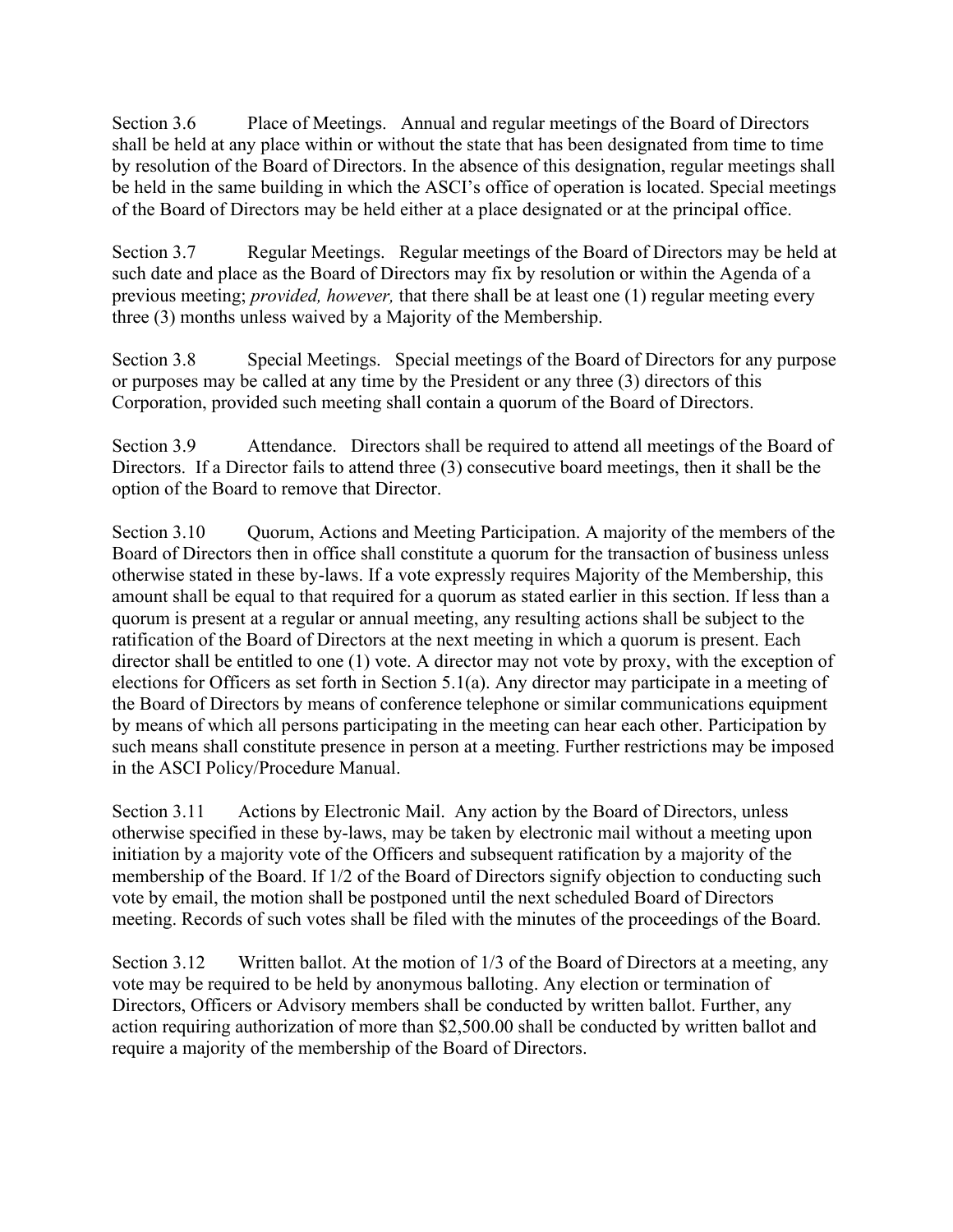Section 3.13 Resignation and Removal. A director may resign at any time by delivering to the President of the Board of Directors a letter of resignation that sets forth the date of resignation. If a Director fails to attend three (3) consecutive board meetings, then it shall be the option of the Board to remove that Director. Removal of a Director, Officer or Advisory member for any cause requires a Majority vote of the Membership of the Board of Directors. An Officer may be removed but still remain as a Director, unless the vote expressly states termination of Directorship as well.

Section 3.14 Compensation. The Board of Directors shall receive no compensation for their services as directors, although directors may be full-time employees of this Corporation subject to these by-laws and the ASCI Policy/Procedure Manual.

Section 3.15 Conflicts of Interest. Directors shall not participate in any raffle, drawing or other fund raising activity at ASCI events unless such event contains bidding that is transparent to all (i.e. auction). Further, Directors shall be ineligible for any monetary or item grants conducted by ASCI. The Board of Directors may develop a broader conflicts of interest policy and take steps necessary to resolve any singular conflict of interest. Such policy and copies of each Directors signature shall be kept in the ASCI Policy/Procedure Manual.

Section 3.16 Employees. The Board of Directors may hire employees necessary to conduct the ongoing operations of ASCI. A Majority of the Membership vote is required to hire or terminate such employee. Other actions regarding terms of employment may be taken by simple majority of the Board. The Officers shall be responsible for the supervision and terms of employment, subject to a vote by the whole Board.

### **Article 4. COMMITTEES**

Section 4.1 Board Committees. The Board of Directors may, by resolution passed by a majority vote of the Board, designate the establishment or dissolution of a committee. Any such committee, to the extent provided in the resolution of the Board, shall have and may exercise the powers and authority of the Board of Directors in the management of the business and affairs of the Corporation, to the extent permitted by law. The record of such committees shall be maintained in the ASCI Policy/Procedure Manual.

Section 4.2 Membership. A committee chair shall be a member of the Board of Directors and shall be appointed by the Board of Directors. Each such chair shall serve until he or she are no longer qualified to serve as chair, until he or she is removed or resigns as chair, or until his or her committee is terminated. The Board of Directors may remove at any time, with or without cause, a member or members of any committee. Advisory members are expressly permitted to participate in a committee, subject to the rules and restrictions imposed within Article 2.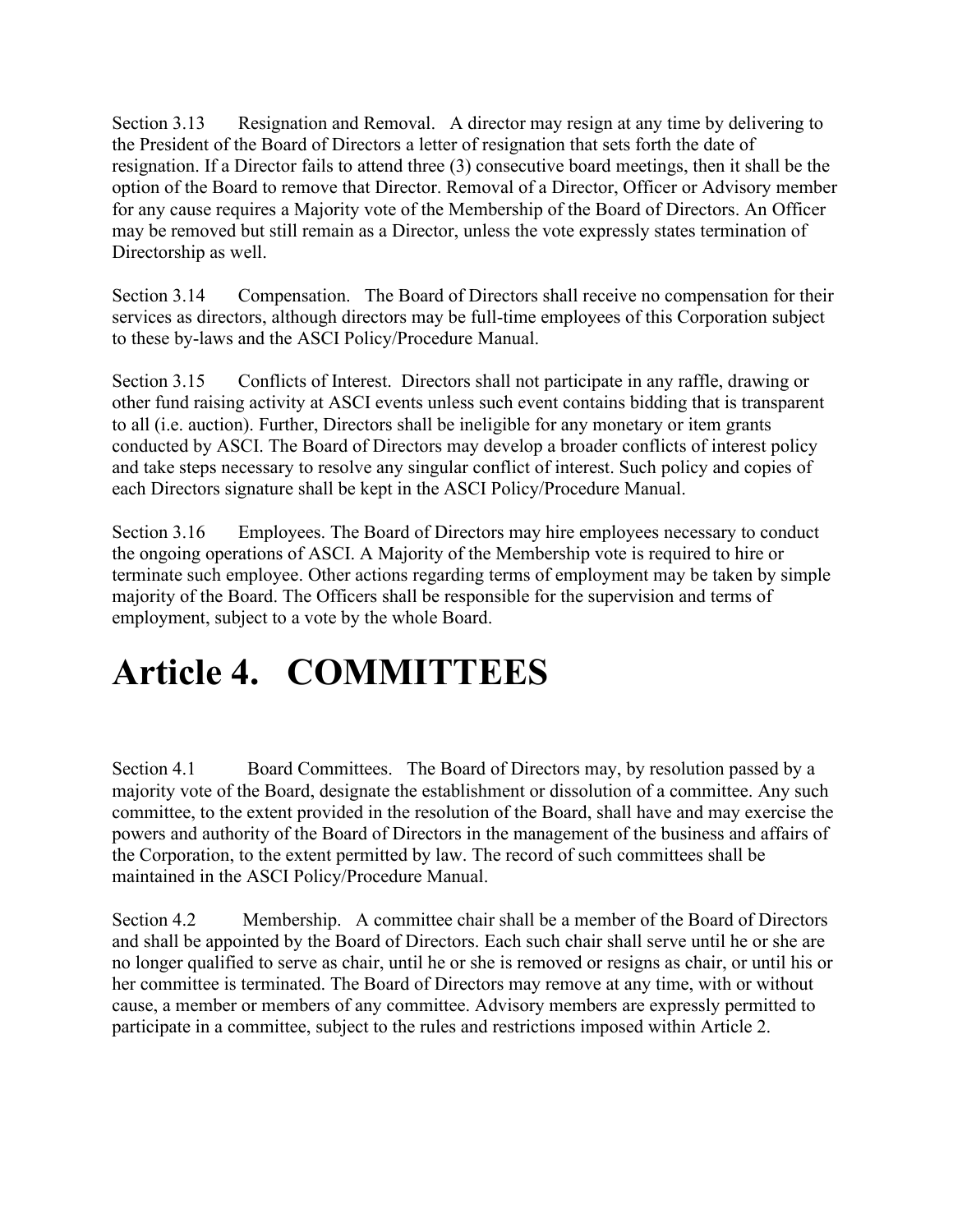Section 4.3 Meetings. Committees shall schedule regular meetings not less than one (1) time each year. Additional special meetings may be called by the President, the chair of the committee, or any two (2) committee members, as provided in Article 3.

Section 4.4 Quorum and Attendance. A majority of the members of a committee shall constitute a quorum and the concurrence of a majority of the members present shall be necessary to take any action. Each member of a committee, including the person presiding at the meetings, shall be entitled to one (1) vote. An absence may be excused by the timely request of the absent member and by formal action of the committee. A committee member may not vote by proxy.

Section 4.5 Minutes and Actions. All minutes and actions of a committee shall be duly recorded in the form of committee minutes for each meeting. Such minutes and actions shall be approved by the Board of Directors on or before its next meeting. Any committee member may participate in a meeting of the committee by means of conference telephone or similar communications equipment by means of which all persons participating in the meeting can hear each other. Participation by such means shall constitute presence in person at a meeting.

## **Article 5. OFFICERS**

Section 5.1(a) Election of Officers. The ASCI Board shall conduct elections at least every 12 months for the offices enumerated in this Article. Nominations shall be submitted in writing (email is sufficient) 21 days prior to the Board meeting at which elections shall be designated to take place. The Secretary shall compile a list of nominated candidates; the sitting executive Board shall contact nominees to verify their interest in serving as an Officer. The Secretary shall consult with another e-board member regarding the positions if the Secretary herself/himself is nominated for one or more positions. Only those Directors with 12 months experience on the ASCI Board of Directors may be nominated for election or serve as an Officer. E-mailed proxy voting is permitted for Election of Officers. Further election procedures may be delineated in the Policy/Procedure manual.

Section 5.1(b) Term Limits. ASCI Officers shall be limited to serving six consecutive elected terms in the same Officer position. These limits shall be retroactive to those serving in Officer positions as of January, 2018.

Section 5.2 Officers. The officers of the Corporation shall be a President who shall be the Chief Executive Officer, one Vice President, a Treasurer who shall be the Chief Financial Officer, a Secretary and an At-Large member. Officers may vote to authorize any expense under \$500 or action on an emergency basis as shall be reported to the Board of Directors as a whole. Such votes shall be passed by the vote in the affirmative of a majority of Officers then in office. The Officers shall oversee the terms of employment of any ASCI employee. Vacancies in any office delineated in this article shall be filled at the next regularly scheduled Board of Directors meeting. All Officers shall be made an authorized signer on ASCI bank accounts.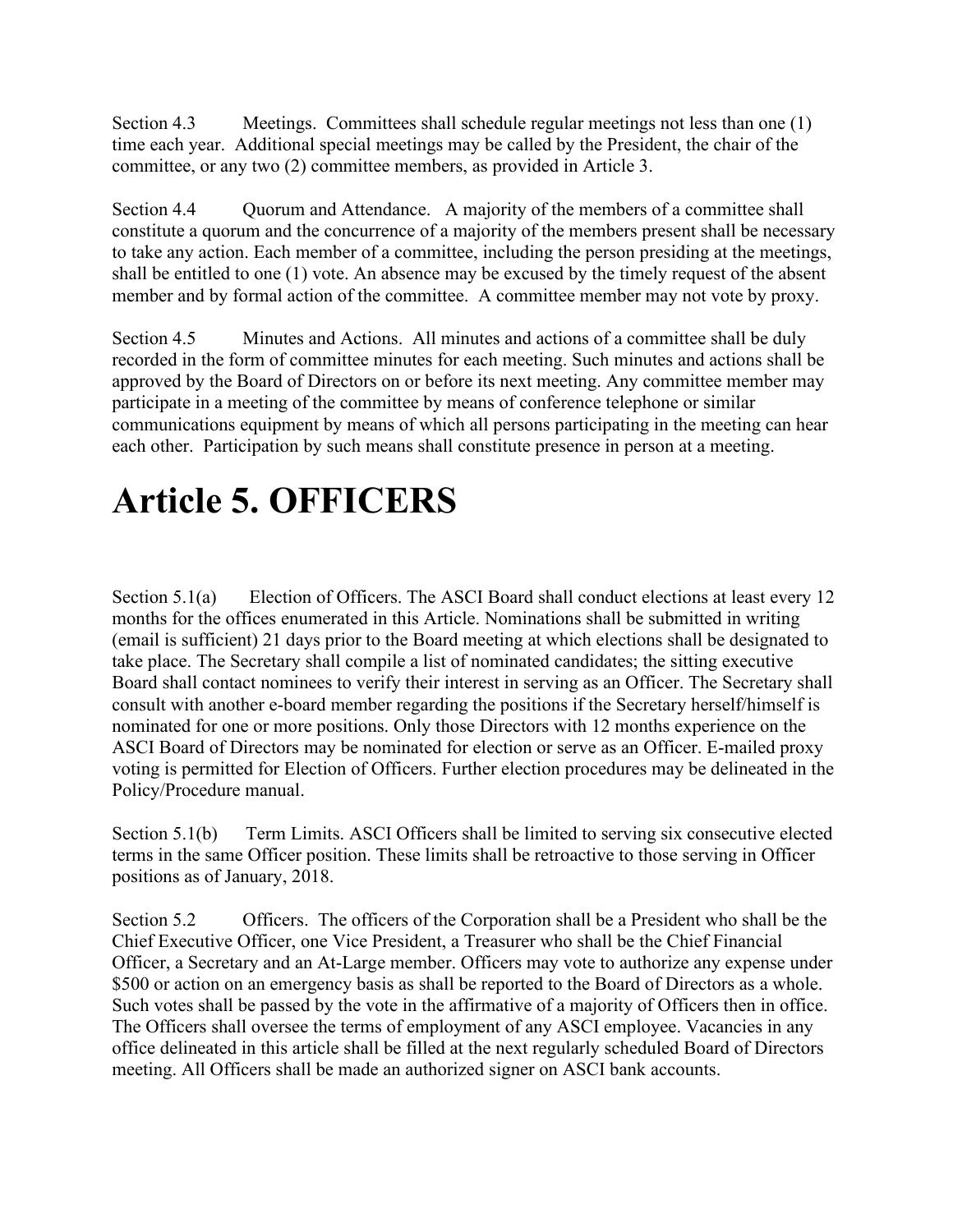Section 5.3 Election of Officers. All officers shall be appointed by and serve at the pleasure of the Board of Directors, and each shall hold his or her office until he or she shall resign, shall be removed, or otherwise disqualified to serve, subject to the election provisions in Section 5.1.

Section 5.4 President and Chief Executive Officer. The President shall preside at the meetings of the Board of Directors. The President shall cause to be called regular and special meetings of the Board of Directors in accordance with these By-laws. The President shall be the Chief Executive Officer of the Corporation. Subject to the control of the Board, the President shall have general supervision of the business of the Corporation and shall have such other powers and duties usually vested in such an office. The responsibilities of the President shall include:

- Carrying out all policies and procedures established by the Board of Directors
- Development of a plan of organization of the personnel and others concerned with the operation of the Corporation;
- Ensures that an agenda is planned for each board meeting
- Chairs meetings according to accepted rules of order for the purposes of encouraging all members to participate in discussion while arriving at decisions in an orderly, timely and democratic manner;
- Proposes the creation of committees and appoints the chairpersons of committees, in consultation with other board members;
- Identifies problems and assist the Board and/or committee members to resolve them, and if necessary, to bring them to the attention of the Board of Directors;
- Work with the nominating committee and the executive director to recruit members and other talent for whatever volunteer assignments are needed with an eye to future succession;
- Ensure that structures and procedures are in place for effective recruitment, training, and evaluation of board members;
- Annually focus the board's attention on matters of institutional governance that relate to its own structure, role, and relationship to management. Be assured that the board is satisfied it has fulfilled all of its responsibilities;
- Serve as an alternate spokesperson for the
- Preparation of an annual operating budget, capital expenditure budget and cash flow budget showing the expected receipts and expenditures of the Corporation and such other information as may be required by the Board of Directors, and submission of such budgets to the Board of Directors for approval;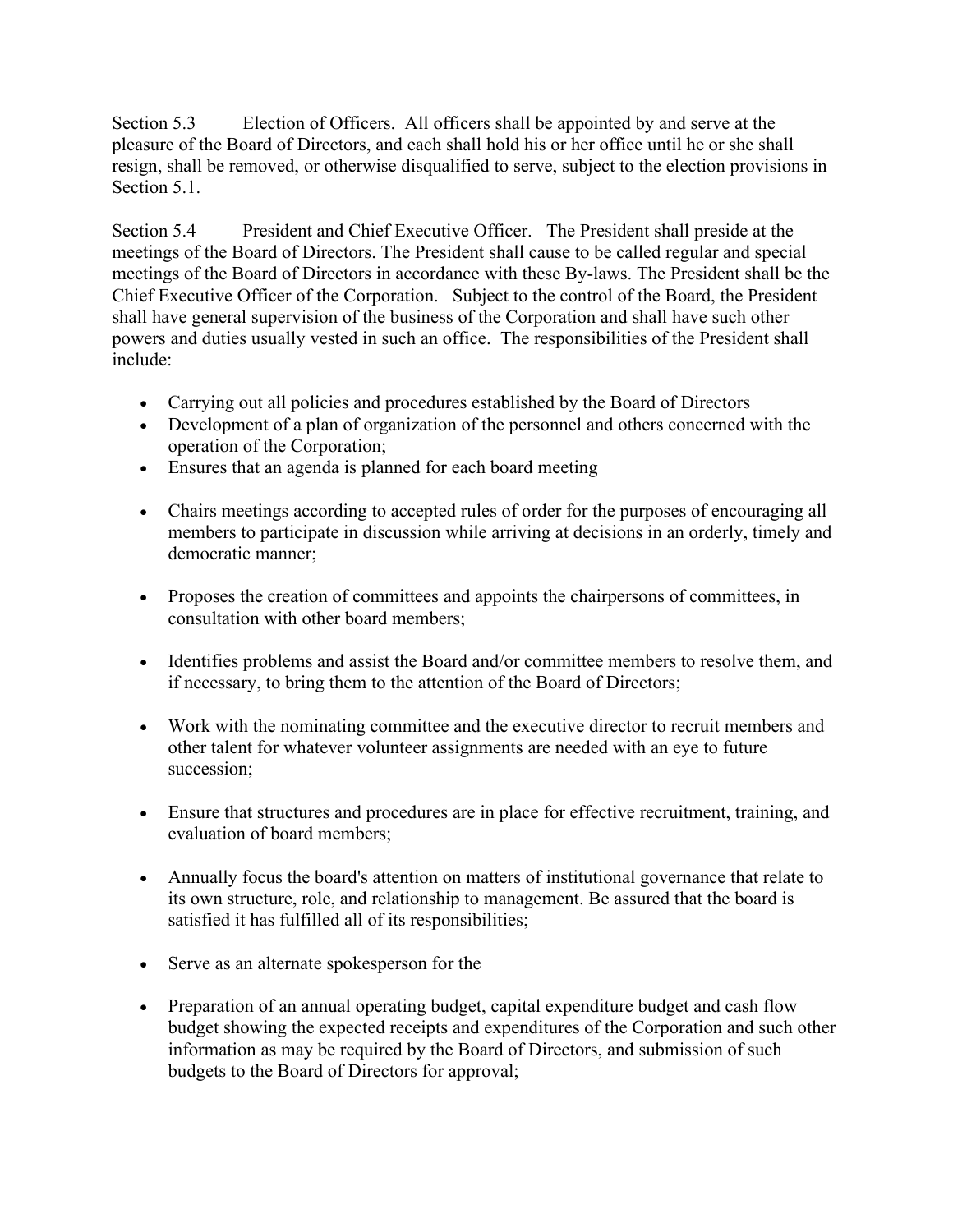- Maintenance of physical properties in a good state of repair and operating condition;
- Supervision of business affairs to ensure that funds are collected and expended to the best possible advantage and within the provision of the annual budgets;
- Presentations to the Board of Directors or to its authorized committees of periodic reports reflecting the professional service and financial activities of the Corporation as prescribed by corporate administrative policies, and preparation and submission of such special reports as may be required by the Board of Directors;
- Execution of the contracts authorized by the Board of Directors, or a Board committee, except as is otherwise provided by these By-laws and subject further to the limitations of authority delegated by the Board of Directors;
- Performance of other duties assigned by the Board of Directors in writing that may be necessary in the best interest of the Corporation;
- Designation of a qualified individual who shall be responsible to the President in matters of administration and shall represent him or her during his or her absence; and,
- Establishing goals and objectives to be reviewed and approved by the Board of Directors which shall include a long- range plan and an annual

Section 5.5 Vice-President. During the absence of the President or at the request of the President, the Vice-President may act in the place and the stead of the President. The Vice President shall have right of first refusal on acting as President on a temporary basis subject to the terms delineated in this section. If the Vice President accepts the duties of President, he/she shall assume the duties until the next scheduled election of Officers as stated in this section unless the Board shall call a special Officer election. The responsibilities of a Vice President shall include:

• Maintains knowledge of the organization and demonstrate personal commitment to its goals and object

Understand the responsibilities of the board chair and be able to perform these duties in the chairperson's absence;

- Carry out special assignments and serve on committees formed to address designated issues as requested by the Board President;
- May be designated by the Board of Directors and/or bylaws as one of the signing officers for certain documents. In this capacity, the vice chairperson may be authorized or required to sign or countersign checks, correspondence, applications, reports, contracts or other documents on behalf of organization;
- Participate as a vital part of the Board leadership;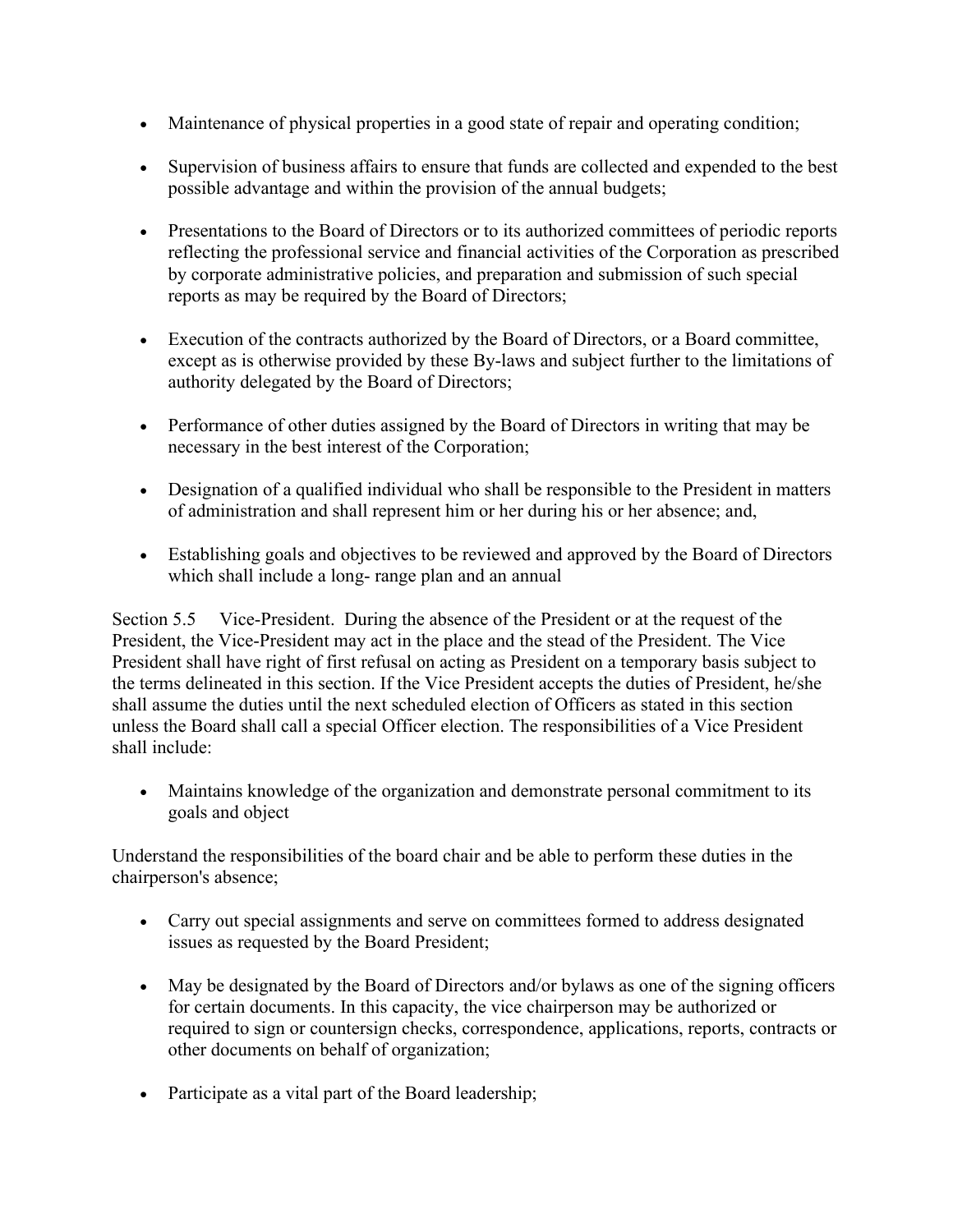- Works closely with the Board President to develop and implement Officer transition plans;
- Perform other duties prescribed by the Board and/or the

Section 5.6. Secretary. The Secretary shall keep a record of the proceedings of the Corporation and shall perform the duties incident to the office of Secretary. The responsibilities of the Secretary shall include:

- Maintains knowledge of the organization and demonstrate a personal commitment to its goals and objectives;
- Manages minutes of board meetings, ensures that accurate minutes are distributed to members shortly after each meeting and ensures that minutes are approved at subsequent meetings. Meeting minutes should include at a minimum: date, time, location of meeting; list of those present and absent; list of items discussed; list of reports presented; text of motions presented and description of their disposition;
- Minutes shall have enough information to help absent directors understand what issues were discussed and what decisions were made. In certain circumstances, minutes should include summary of discussion, rationale for decision, names of those participating in the discussion, and note any declared conflicts of interest;
- The Secretary signs a copy of the final, approved minutes and ensures that this copy is maintained in the corporate records. Provides proper notification regarding board/committee meetings as specified in the bylaws. Manages general correspondence of the board except when the role is assigned to others;
- Maintains records of the board and ensures effective management of organization's records. Maintains records for the purpose of the continuation and clarity of policies and practices; and accountability of directors.
- Ensures that the records of the organization are maintained as required and made available when required by authorized persons;
- These records msay include founding documents, (e.g. articles of incorporation), lists of Directors, Board and Committee meeting minute's, financial reports, and other official records;
- Is sufficiently familiar with legal documents (articles, by-laws, IRS letters, etc.) to note applicability during meetings;
- Ensure that an up-to-date copy of the bylaws is available at all meetings;
- May be designated by the board of directors and/or bylaws as one of the signing officers for certain documents. In this capacity, the Secretary may be authorized or required to sign or countersign documents on behalf of organization;
- The secretary may be the registered agent or the person to whom legal notice related to the organization is served. The Secretary would then be responsible for ensuring that documents necessary to maintain the corporation are filed;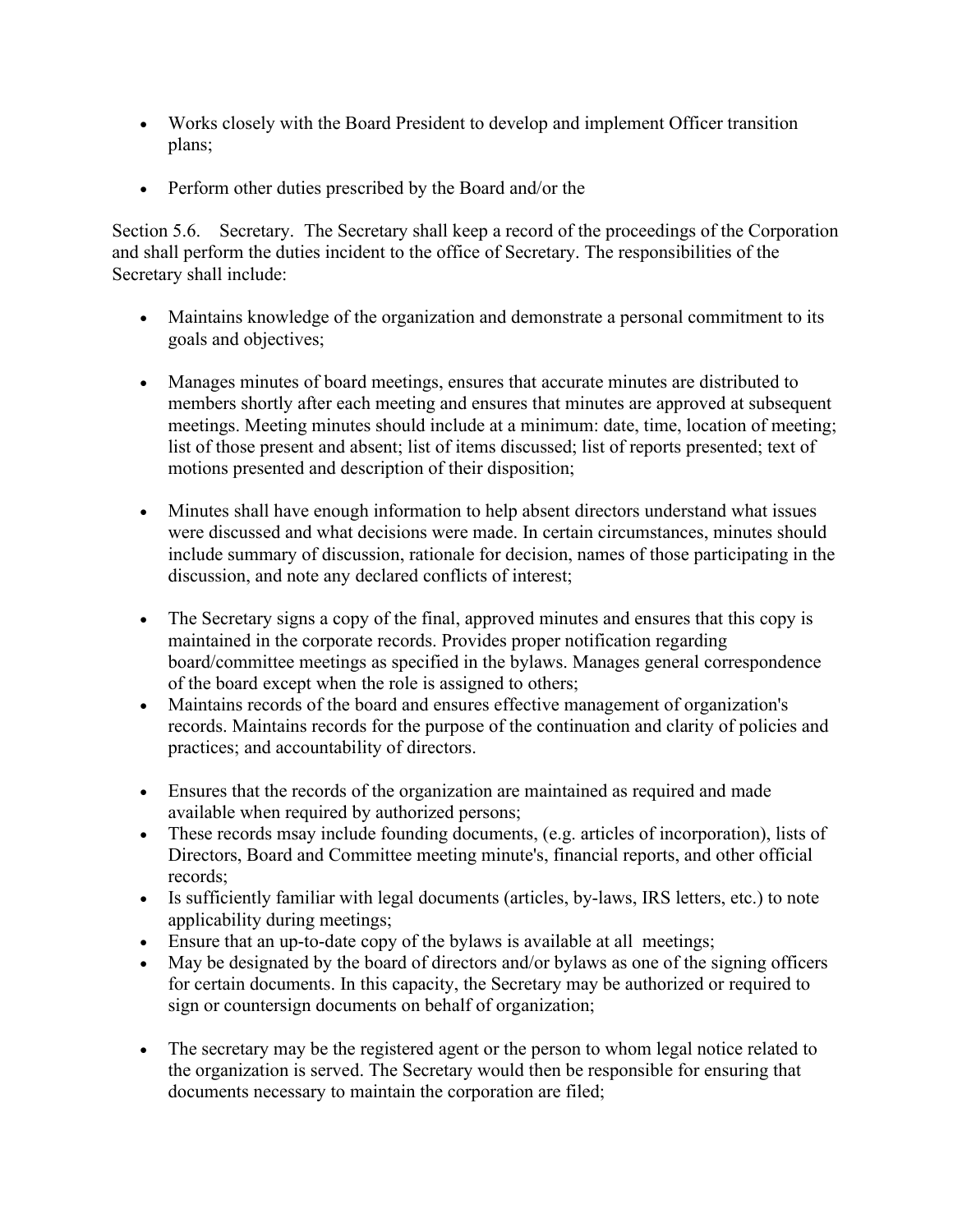• Perform other duties prescribed by the board and/or the President;

Section 5.7 Treasurer. The Treasurer shall be the Chief Financial Officer. The Treasurer shall supervise and cause to collect, receive and deposit in the name of the Corporation all monies due or belonging to it, including donations, and shall disburse

funds in accordance with the directions of the Board of Directors. He or she shall perform the duties incident to the office of Treasurer. At least periodically, a Director who is not an Officer shall review the books and records of the Treasurer as a check on their work. The responsibilities of the Treasurer shall include:

- Maintain knowledge of the organization and demonstrate a personal commitment to its goals and objectives;
- Serve as financial officer of the organization and ensure that accurate financial records are maintained for the organization;
- Work directly with the President, bookkeeper or other staff in developing and implementing financial procedures and systems;
- Ensures development and board review of the organizations financial policies;
- Assist in the preparation of the annual budget and presenting the budget to the board for approval;
- Ensure that appropriate financial reports are made available to the board and the public on a timely basis.
- Regularly reports to board on key financial events, trends, concerns, and assessment of fiscal health;
- Helps to develop and implement organizational fundraising plans;
- Directs or conducts a risk assessment pertinent to financial processes and procedures;
- Requests and reviews the annual financial statement and answers board members' questions about the
- Recommends to the board whether the organization should have an If so, selects and meets with the auditor in conjunction with the finance and/or audit committees;
- Assures that all procedures relevant to maintaining non-profit status and other licensures are in place;
- Oversees the deposit of money, drafts, and checks in the name of and to the credit of the organization in the banks and depositories designated by the board;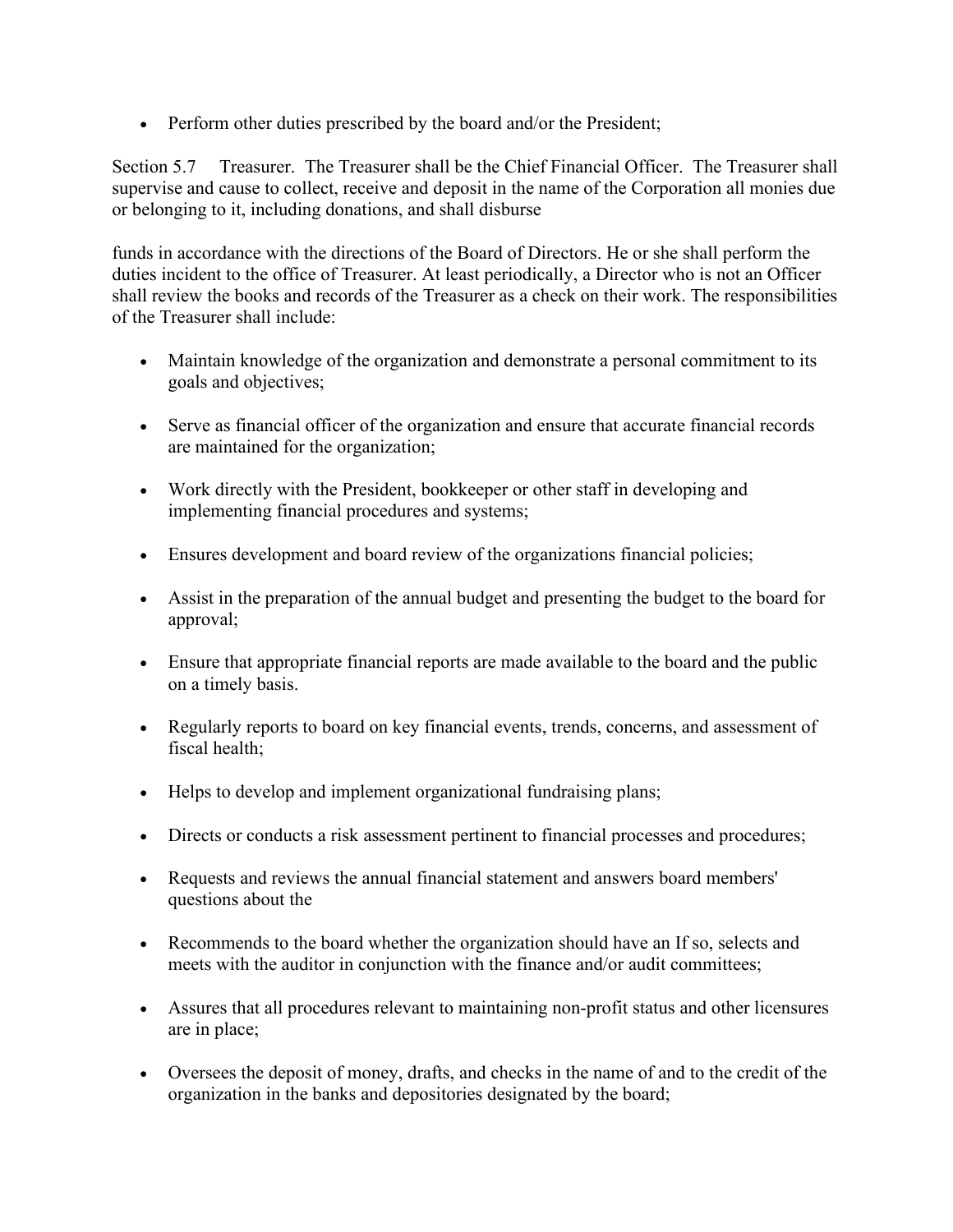- Oversees the endorsement for deposit notes, checks, and drafts received by the organization as ordered by the board, making proper vouchers for the deposit;
- Oversees the disbursement of organizational funds and issue drafts in the name of ASCI as ordered by the board;
- Upon request, provides the chairperson and the Board of Directors as a whole with an account of transactions by the treasurer and of the financial condition of the organization;
- Reviews and approves all credit card statements;
- Back up signatory on bank accounts;
- Supervise any ASCI employees with respect to purchase authority designated to the employee. Such designation shall be delineated in the ASCI procedure manual.
- Perform other duties prescribed by the board and/or the

Section 5.8, At-large Executive Board Member. The Board shall elect an at-large Executive Board member. The duties of this Board member shall be delineated by memorandum within the ASCI Policy/Procedure manual. Such member may vote on subject matters left to Officers.

## **Article 6 INDEMNIFICATION**

6.1 Indemnification. The Corporation shall, to the fullest extent now or hereafter permitted by law, indemnify any person made, or threatened to be made, a party to any action or proceeding, whether civil or criminal, by reason of the fact that such person, such person's testator or intestate is or was a Director, Officer, employee or agent of the Corporation, against judgments, fines, amounts paid in settlement and reasonable expenses, including attorneys' fees and shall advance the expenses of such person in defending such an action or proceeding, except to the extent specifically prohibited by law. The Corporation may make provision with respect to such indemnification of or advancement of expenses to officers and directors by agreement or by resolution of the Board of Directors. No indemnification may be made to or on behalf of any such person if (a) his or her acts were committed in bad faith or were the result of his or her active and deliberate dishonesty and were material to such action or proceeding or (b) he or she personally gained in fact a financial profit or other advantage to which he or she was not legally entitled or that was in violation of the provisions of Section 3.15 above.

• In The Corporation shall have the power to purchase and maintain insurance to indemnify the Corporation and membership of the Board of Directors for any obligation which it incurs as a result of its indemnification of Directors, Officers and employees.

#### **ARTICLE 7- POLICY/PROCEDURE MANUAL**